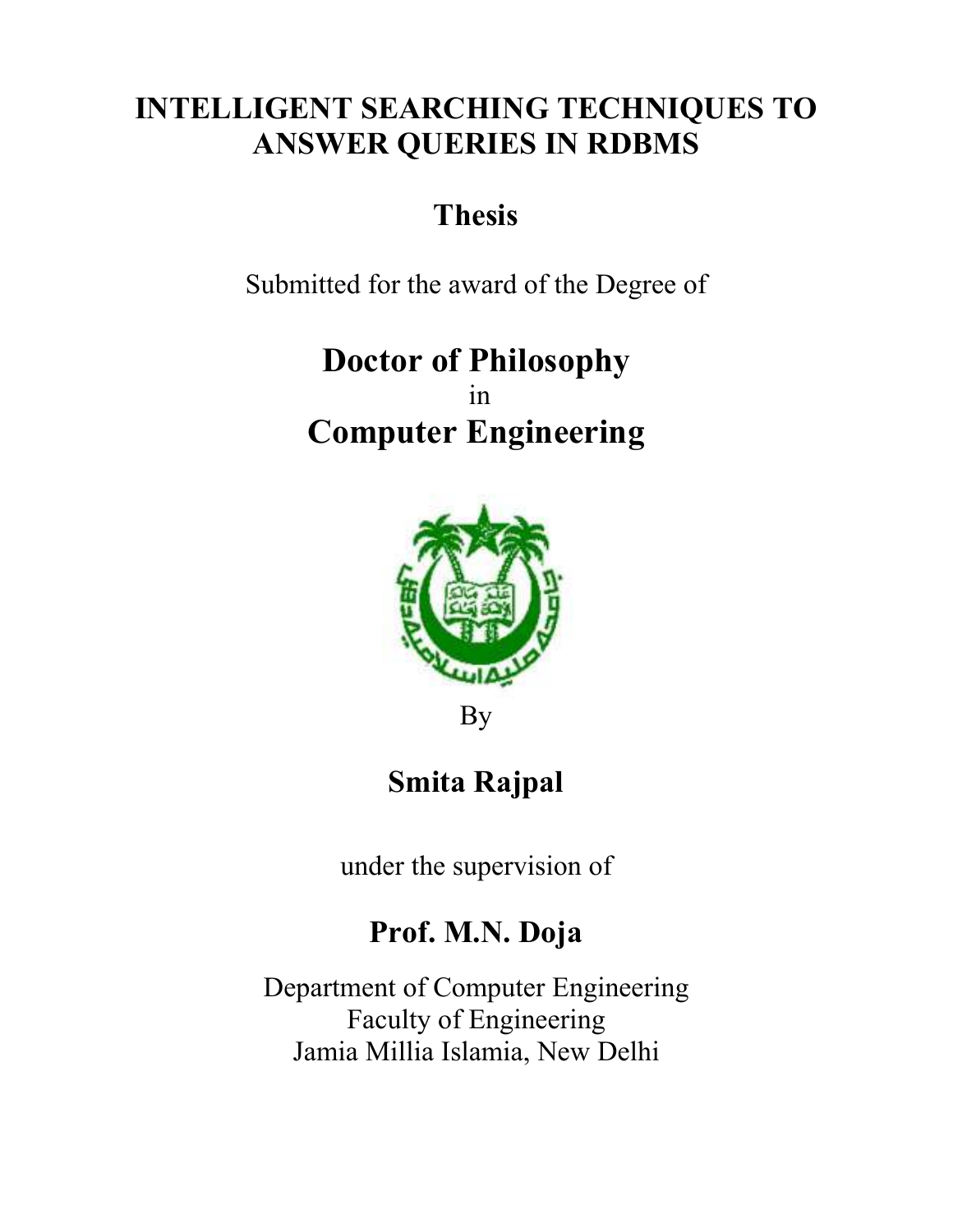#### Abstract

The study of "Searching Techniques" is very common in many areas of computer science; RDBMS is one of the many fields in which search is an important operation.

The existing searching techniques used in RDBMS are techniques which work well on precise data, but not on imprecise data, where data available are not always crisp in real life. Consequently, to deal with such type of data or to deal with the hidden uncertainty in searching, fuzzy logic(or higher order fuzzy logic) ,vague logic or neutrosophic logic could be the appropriate tools. There are a number of generalizations of Zadeh's fuzzy set theory so far reported in the literature viz., i-v fuzzy theory, two-fold fuzzy theory, vague theory, intuitionistic fuzzy theory, probabilistic fuzzy theory, L-fuzzy theory, Neutrosophic theory etc.. The notion of vague theory recently introduced in IEEE by Gau and Buehrer and neutrosophic theory by samarandech is of interest to us for this present work. For each such generalization, one (or more) extra edge is added with the fuzzy theory with specialized type of aim and objective. Thus, a number of higher order fuzzy sets are now in literatures and are being applied into the corresponding more specialized application domains. While fuzzy sets are applicable to each of such application domains, higher order fuzzy sets cannot, because of their specialization in character by birth. Application of higher order fuzzy sets makes the solution-procedure more complex, but if the complexity on computation-time, computation-volume or memory-space are not the matter of concern then a better results could be achieved. Vague sets defined recently by Gau and Buehrer have also an extra edge over fuzzy sets. Today Databases are Deterministic. An item is either in the database or not, either the query answer is available in the database or not is a very serious matter .An item belongs to the database" is a probabilistic event, or a tuple is an answer to the query" is a probabilistic event, and it Can be extended to all data models; here we discuss probabilistic relational data. Two Types of Probabilistic relational Data are there,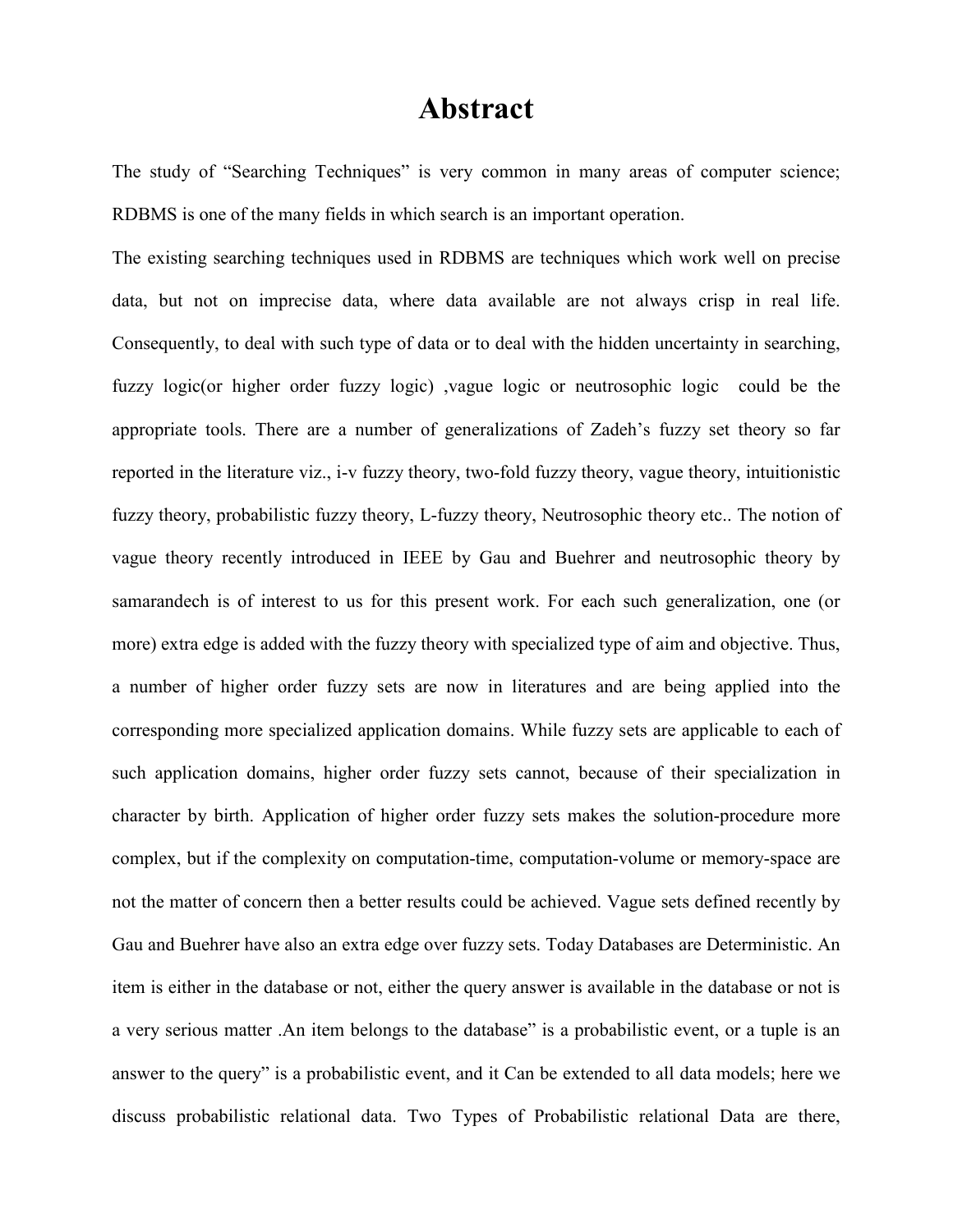Database is deterministic and Query answers are probabilistic or Database is probabilistic and Query answers are probabilistic.

Probabilistic relational databases have been studied from the late 80's until today. But today Application Need to manage imprecision's in data. Imprecision can be of many types: nonmatching data values, imprecise queries, inconsistent data, misaligned schemas, etc.

The quest to manage imprecision is equal to major driving force in the database community is the Ultimate cause for many research areas: data mining, semi structured data, schema matching, nearest neighbor. Processing probabilistic data is fundamentally more complex than other data models. Some previous approaches sidestepped complexity. Now our implementation includes Ranking query answers. Since our Database is deterministic, the query returns a ranked list of tuples but our User interested in top-k answers. Sometimes we get the empty answers for the user queries in the deterministic database.

The present thesis entitled" Intelligent Searching Techniques to Answer Queries in RDBMS" is devoted to find out the Answer of Query if posed in natural language using Vague and Neutrosophic Search. The entire work is divided into twelve chapters. Chapter 1 deals with the Introduction of the current problem. Chapter 2 deals with the preliminaries in respect of vague logic, Neutrosophic logic and Relational Database Management System. In Chapter 3 we propose a new method of intelligent search called vague-search to find the most suitable match for the predicates to answer any imprecise query made by the database users. The method is based on the theory of vague sets introduced by Gau and Buehrer. A corresponding fuzzy method could be generated as a special case of our proposed method. It is also to be mentioned that the vague-search method could be easily incorporated in the existing commercial query languages of DBMS to serve the lay users better. In Chapter 4 we present a generalization of the i-v Vague Relation over Vague Relation. In this chapter our approach is to manipulate imprecise interval valued data through i-v vague relation which cannot be handled by vague relation. In